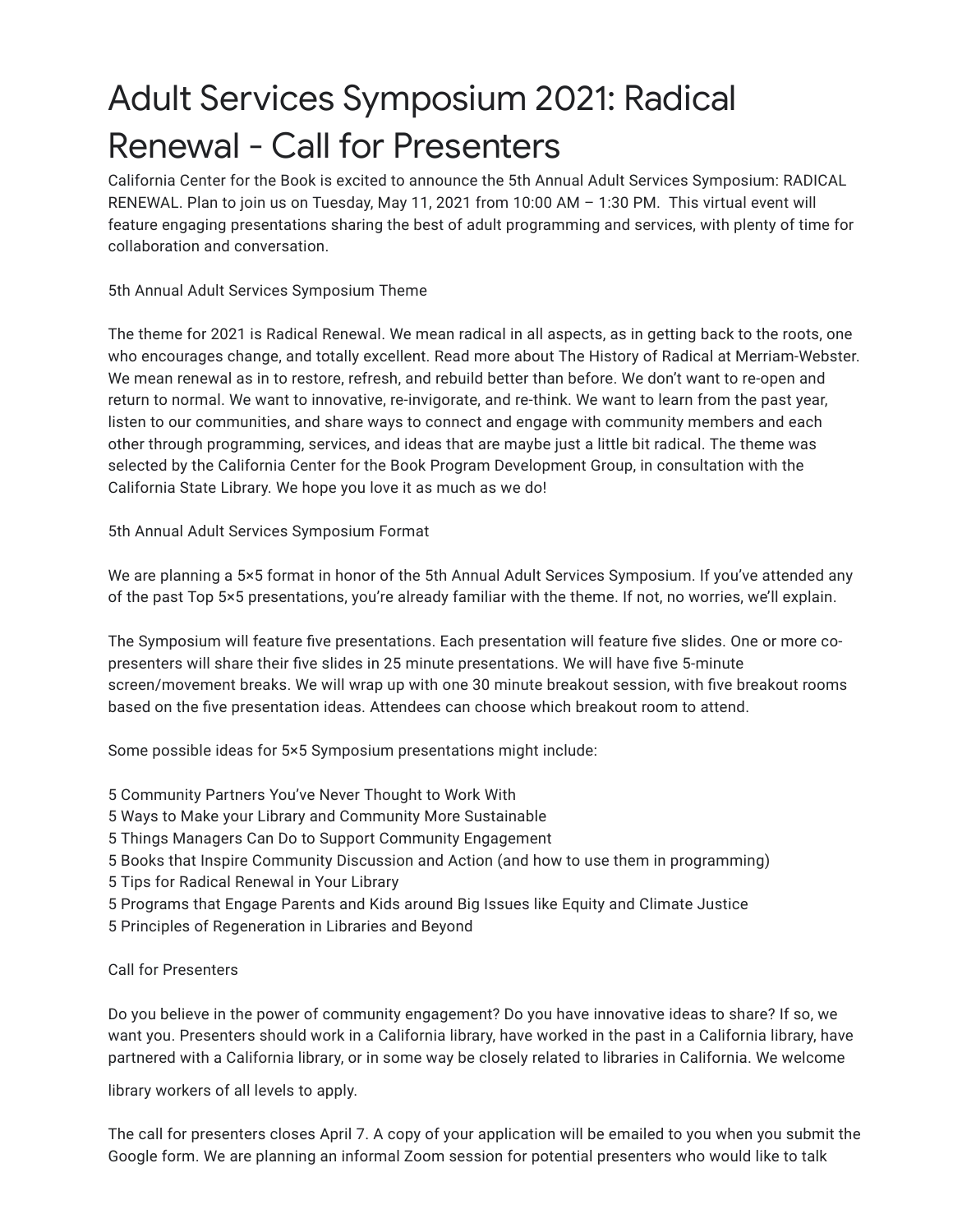through ideas with a supportive team. If you are interested in attending this optional session, please save the date for Wednesday, March 31 at 2:00 PM. We will also provide an optional Canva template for the 5×5 slides once presentations are selected. Presenters will have access to the #symposium5-presenters channel on Slack to collaborate both before and after the event. Thank you for your willingness to participate in our Radical Renewal.

2021 Adult Services Symposium: Radical Renewal Timeline

Call for Presenters Opens – March 11 Call for Presenters Closes – April 7 @ 5 PM Presentations Announced – April 14 Registration Opens – April 15 (As part of the CLA Pre-Conference and California Center for the Book program, supported by the California State Library, this event will be free) Radical Renewal Symposium – Tuesday, May 11, 2021, 10:00 AM – 1:30 PM via Zoom Webinar Recordings shared on the California Center for the Book YouTube channel – May 20 Survey Closes – May 28

Thank you for your willingness to participate in our Radical Renewal.

More information at: [https://calbook.org/2021-adult-services-symposium/](https://www.google.com/url?q=https://calbook.org/2021-adult-services-symposium/&sa=D&source=editors&ust=1615509462995000&usg=AFQjCNHoAJe0dNs0ruCDfJUzfPlTf89baQ)

You will receive a confirmation of your submission at the email address entered below.

\* Required

1. Email address \*

PRESENTER INFO

2. Presenter 1 Name (First Last)

3. Presenter 1 Library or Organization Name

4. Presenter 1 Job Title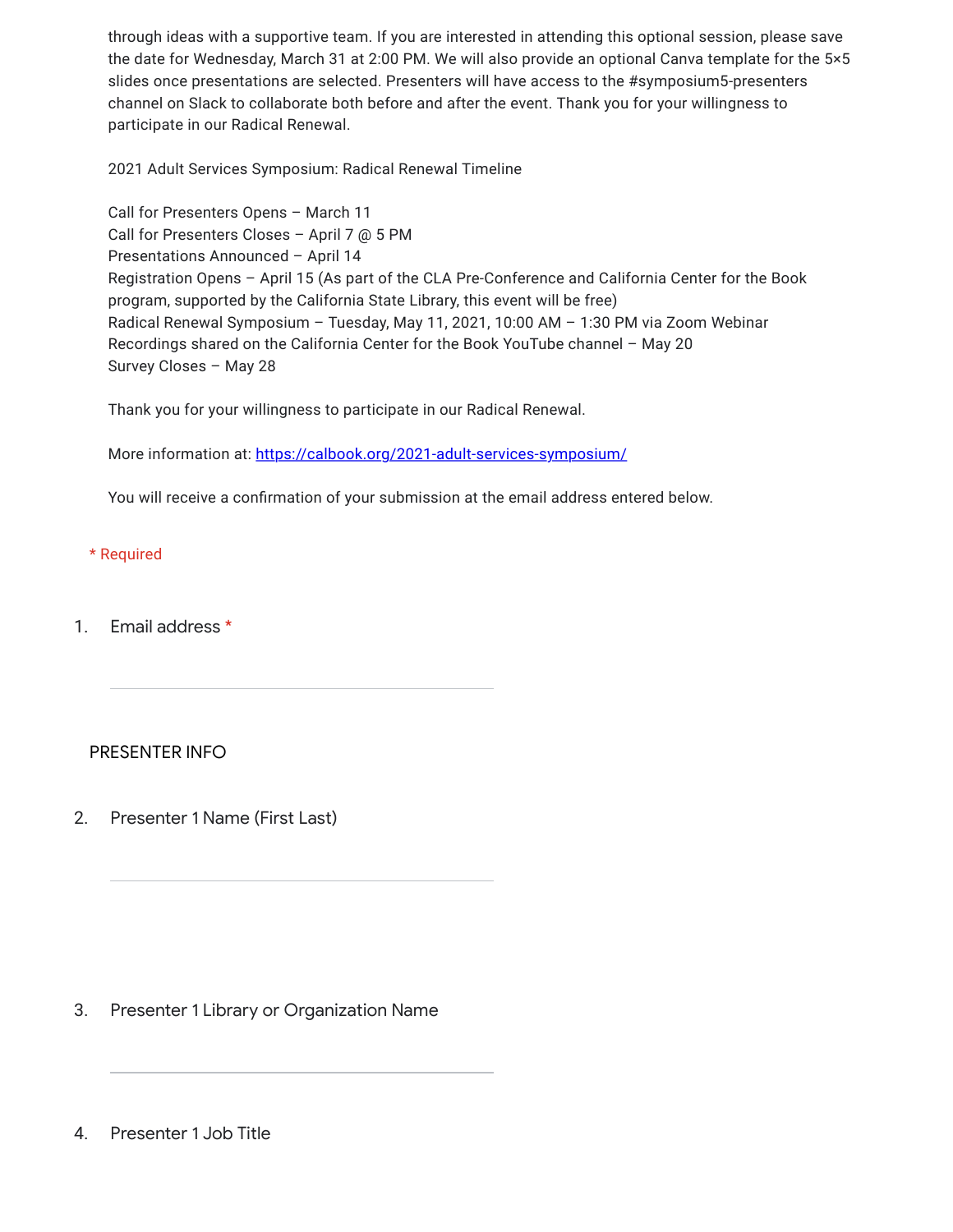### 5. Presenter 1 Email

Presenter 1 will be the main point of contact. Please double check the email address here and at the start of the form.

### 6. Presenter 1 Mobile Phone

Presenter 1 will be the main point of contact. Mobile number will not be shared. Just for event contact.

## 7. Presenter 1 Brief Bio

Please enter a brief biography of 200 words or less.

- 8. Presenter 2 Name (First Last) - If Applicable
- 9. Presenter 2 Library or Organization Name
- 10. Presenter 2 Job Title

### 11. Presenter 2 Email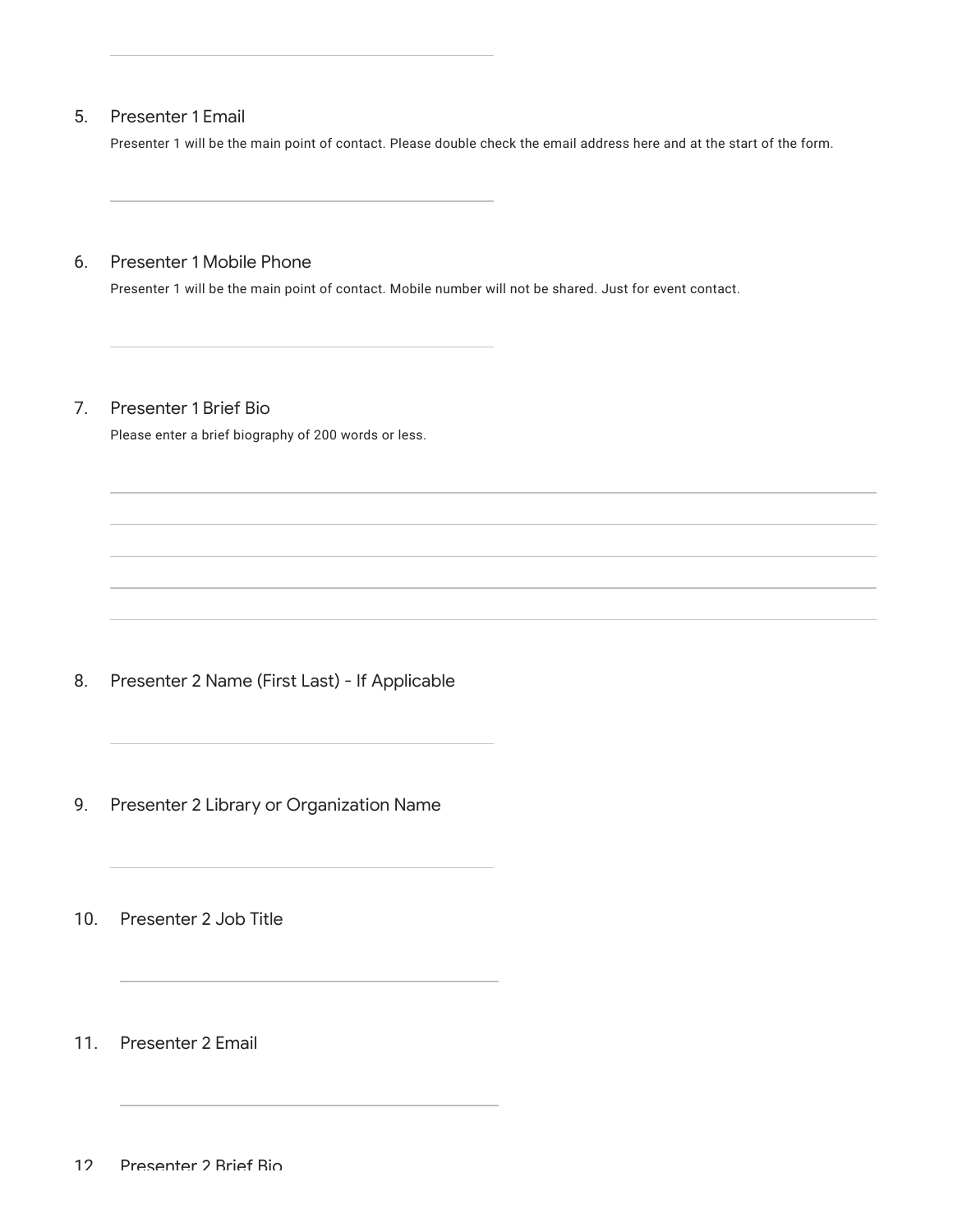$12.2$ Presenter 2 Brief Bio

Please enter a brief biography of 200 words or less.

# PRESENTATION INFO

### 13. Presentation Title

Enter a proposed title, ideally addressing the 5x5 format/approach and "Radical Renewal" theme. See intro text for possible examples and more info.

### 14. Presentation Description

Enter a SHORT description of your proposed presentation (no more than 3 sentences).

### 15. Tech / Flex Check

Please review and indicate your willingness to explore by checking ALL boxes that apply.

*Check all that apply.*